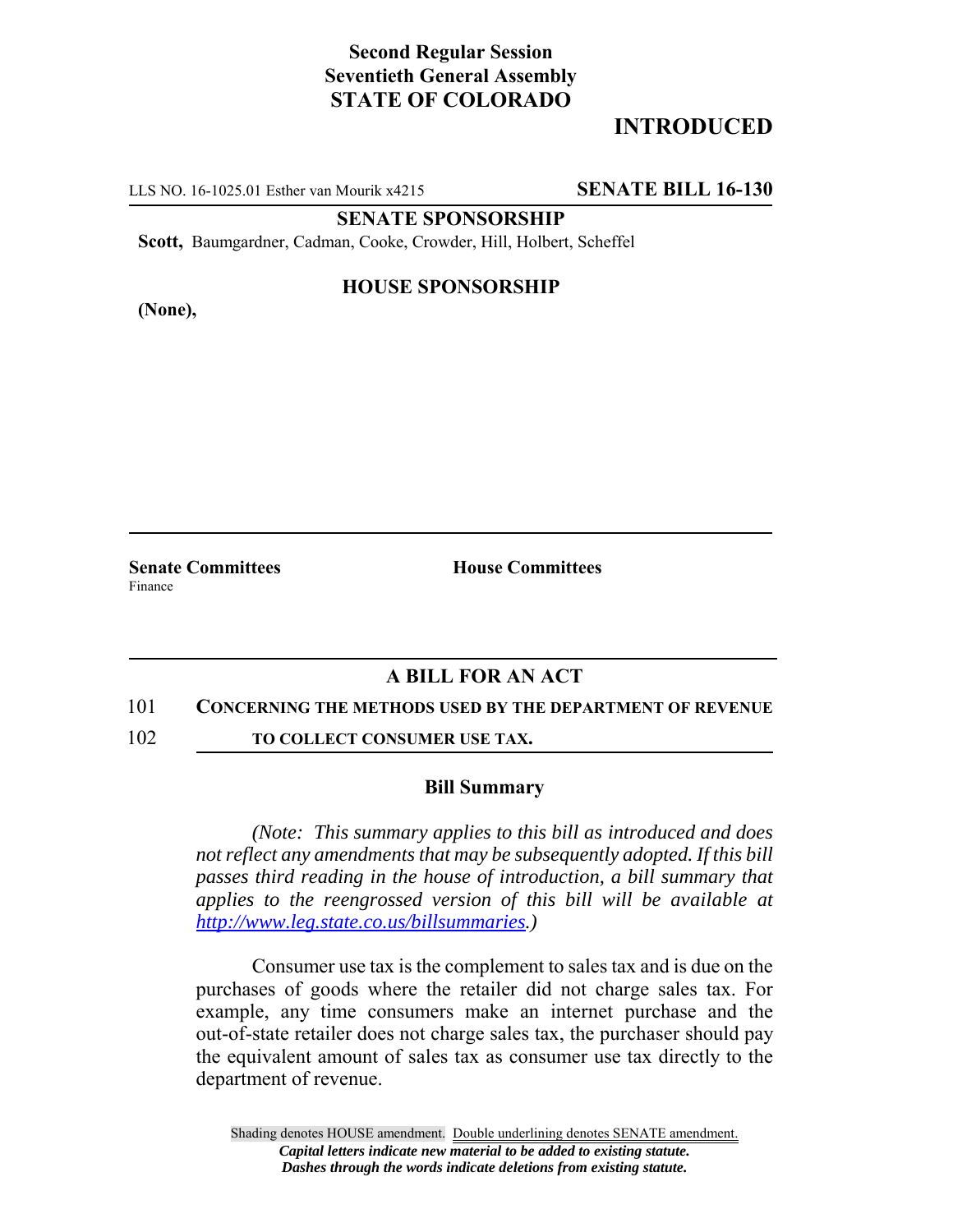The Colorado department of revenue has added a use tax line to the 2015 individual income tax return form in an effort to make self-reporting of use tax more convenient for consumers.

The bill specifies that after the 2015 income tax year the department of revenue is not allowed to add use tax reporting lines to the individual income tax return form for any reason.

The bill also prohibits the department of revenue from auditing any taxpayer for any amount he or she reported on the use tax lines included in the 2015 individual income tax return form.

*Be it enacted by the General Assembly of the State of Colorado:*

 **SECTION 1.** In Colorado Revised Statutes, 39-26-202, **amend**  $3 \quad (1)$  (c) as follows:

 **39-26-202. Authorization of tax.** (1) (c) (I) Such tax shall be payable to and shall be collected by the executive director of the department of revenue and shall be computed in accordance with schedules or systems approved by said executive director; EXCEPT THAT AFTER THE INCOME TAX YEAR COMMENCING JANUARY 1, 2015, THE EXECUTIVE DIRECTOR SHALL NOT ADD USE TAX REPORTING LINES TO ANY INDIVIDUAL INCOME TAX RETURN FORM FOR ANY REASON. The transfer of wireless telecommunication equipment as an inducement to enter into or continue a contract for telecommunication services that are taxable pursuant to part 1 of this article shall not be construed to be storage, use, or consumption of such equipment by the transferor.

 (II) NOTWITHSTANDING ANY OTHER SECTION OF LAW, THE DEPARTMENT OF REVENUE SHALL NOT AUDIT ANY TAXPAYER FOR ANY AMOUNT HE OR SHE REPORTED ON THE USE TAX LINES INCLUDED IN THE 2015 INDIVIDUAL INCOME TAX RETURN FORM.

**SECTION 2. Safety clause.** The general assembly hereby finds,